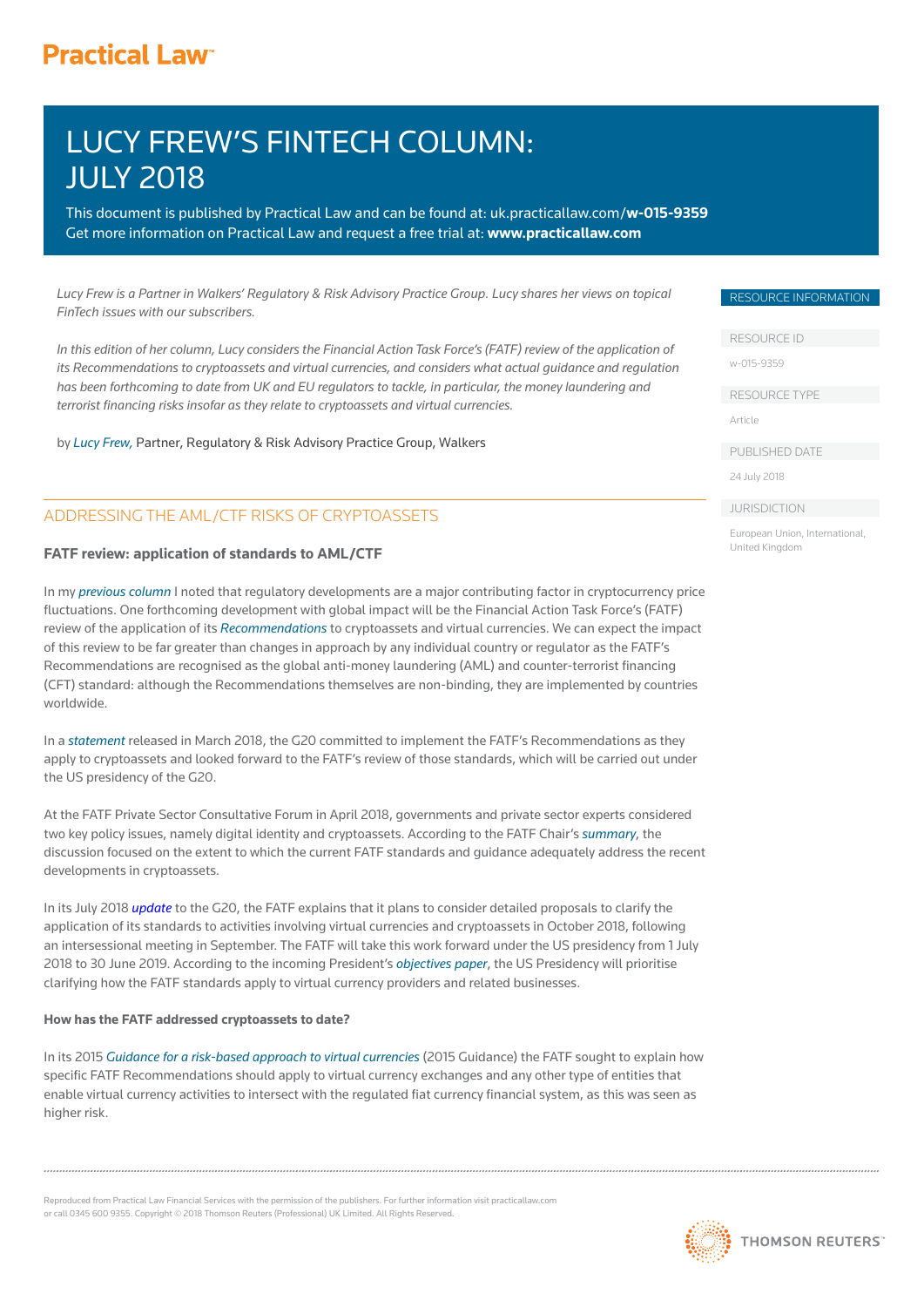# ESSENTIAL CONTENT FROM PRACTICAL LAW

It said that the specific FATF Recommendations applicable to such entities should include applying a riskbased approach, customer due diligence, record-keeping, registration or licensing requirements for exchanges, identification and mitigation of risks associated with new technologies, AML/CFT programme requirements and suspicious transaction reporting.

The FATF plans to review the 2015 Guidance as part of its wider review of its Recommendations.

#### **So why is a review necessary?**

The issue for the financial sector is that it is not always apparent how to apply the FATF Recommendations to cryptoassets in practice.

Real world customer due diligence is less useful when, as acknowledged by the FATF itself in its 2015 Guidance, cryptoassets may have no customer identification attached, nor any records of transactions that are necessarily associated with real world identity.

Moreover, as also noted by the FATF, decentralised systems have no central server or service provider when it comes to monitoring, identifying and reporting suspicious transaction patterns. Decentralised systems may also seem to exist in a digital universe entirely outside the reach of any particular country when it comes to supervision and enforcement.

Also, as the number of businesses accepting digital currency payments grows, the risk of criminals using the currencies to launder funds without needing to cash out into fiat currencies increases. The rationale for limiting the application of the FATF Recommendations only to exchanges that enable cryptocurrency activities to intersect with the fiat currency financial system may need to be revisited.

In light of the above, and as the FATF acknowledges in its July 2018 *[update](http://www.fatf-gafi.org/media/fatf/documents/reports/FATF-Report-G20-FM-CBG-July-2018.pdf)* to the G20, there is an immediate need to clarify how the FATF definitions and Recommendations concerning customer due diligence, money or value transfer services, wire transfers, supervision, and enforcement apply to virtual currency and cryptoasset providers and related businesses.

### **Industry approach**

Many banks have shunned relationships with customers whose activities relate to cryptoassets, concerned by perceived links between cryptoassets and money laundering and terrorist financing and because of the difficulty of conducting AML checks on transactions.

A small, but ever increasing, minority of service providers are offering specialised cryptocurrency services. However, activities related to cryptoassets are unlikely to become part of the mainstream financial industry until there is workable guidance available on how to handle the money laundering and terrorist financing risks.

#### **Approach of national regulators**

Even national regulators may be reluctant to adopt AML/CFT measures in respect of cryptoassets out of concern that any FATF AML/CFT country assessors will not condone their approach. While nowadays national regulators are comfortable embracing FinTech, they have been less forthcoming in respect of cryptoassets.

To date, many national regulators have focused on warning the retail public of the risks associated with investment in cryptoassets or, at the other extreme, imposing bans. What has proved less straightforward for regulators is to produce specific tailored quidance for the financial industry on how to handle the risks in practice.

The FATF conducted a stocktake in June 2018 to identify the different regulatory approaches to virtual currencies and cryptoassets among G20 participants as well as in a number of other countries, noting that many countries are in the process of establishing law or regulations. The measures currently in effect in G20 participants are summarised by the FATF in its July 2018 *[update](http://www.fatf-gafi.org/media/fatf/documents/reports/FATF-Report-G20-FM-CBG-July-2018.pdf)* to the G20 as follows: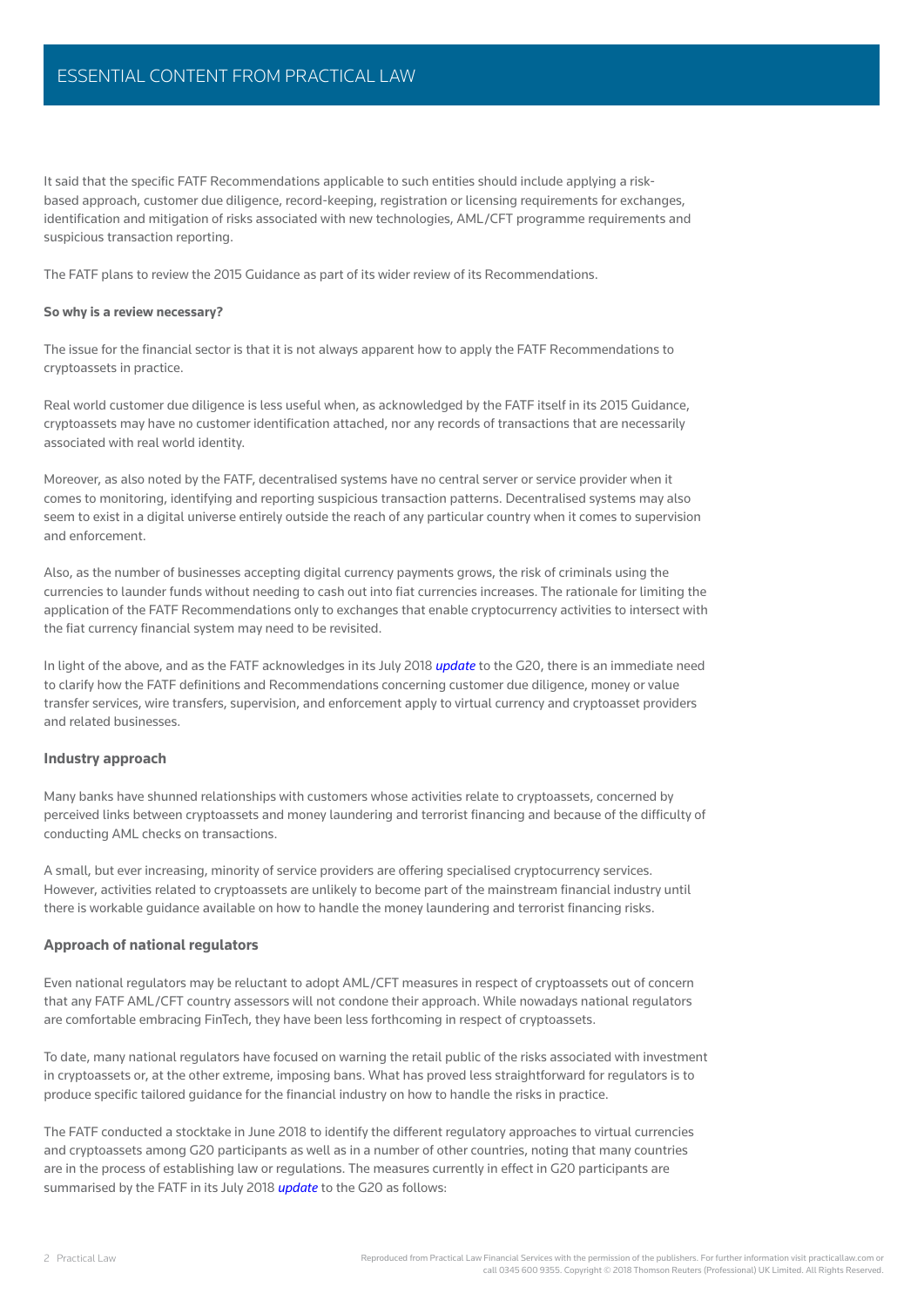| <b>Requlatory action</b>                                                                        | <b>Jurisdiction</b>                                                                              |
|-------------------------------------------------------------------------------------------------|--------------------------------------------------------------------------------------------------|
| Prohibition (on issue/use/dealing/<br>settling of virtual currencies/cryptoassets)              | China, India, Indonesia                                                                          |
| Regulation of intermediaries/exchanges and<br>others (using new or existing AML/CFT regulation) | Australia, France, Germany, Italy,<br>Japan, Switzerland, US                                     |
| Suspicious transaction reporting only                                                           | Argentina, South Africa                                                                          |
| Preparing laws or regulations                                                                   | Brazil, Canada, EU, Mexico, Netherlands, Russia,<br>Saudi Arabia, South Korea, Spain, Turkey, UK |

The FATF rightly notes that the global regulatory environment for virtual currencies and cryptoassets is changing rapidly. Given their highly mobile nature, there is a risk of regulatory arbitrage or flight to unregulated safe havens.

## **FCA approach**

Having said that, in a *["Dear CEO" letter](https://www.fca.org.uk/publication/correspondence/dear-ceo-letter-cryptoassets-financial-crime.pdf)* published just last month, the FCA has set out good practice for how banks should handle the financial crime risks posed by cryptoassets. The FCA says that firms should take "reasonable and proportionate measures" to "lessen the risk" of facilitating financial crimes that are enabled by cryptoassets. The FCA's tone is helpful, as it recognises that risk cannot be altogether eliminated, and gives reassurance that banks can, albeit cautiously, proceed with cryptocurrency related activities and customers.

The FCA suggests that it may be necessary for banks to enhance scrutiny of clients and their activities where a bank offers services to cryptocurrency exchange, engages in trading activity where a client's or counterparty's source of wealth is derived from cryptoassets, or arranges, advises on, or takes part in an initial coin offering (ICO). Appropriate steps or actions to consider may, subject to the circumstances and services being provided, include:

- Developing staff knowledge and expertise on cryptoassets to help them identify the clients or activities that pose a high risk of financial crime.
- Ensuring that existing financial crime prevention frameworks adequately reflect the crypto-related activities that the firm is involved in, and that they are capable of keeping pace with fast-moving developments.
- Engaging with clients to understand the nature of their businesses and the risks they pose.
- Carrying out due diligence on key individuals within the client's business including consideration of any adverse intelligence.
- In relation to clients offering forms of crypto-exchange services, assessing the adequacy of those clients' own due diligence arrangements.
- For clients that are involved in ICOs, considering the issuance's investor-base, the organisers, the functionality of tokens (including intended use) and the jurisdiction.

The FCA notes that some customers or clients may simply be holding or trading cryptoassets. Firms should assess the risks posed by a customer whose wealth or funds derive from the sale of cryptoassets, or other cryptoassetrelated activities, using the same criteria that would be applied to other sources of wealth or funds (for example, in the case of retail clients, the criteria they would apply to a property transaction, inheritance, or sale of a valuable artwork or car).

The FCA addresses the key point that one way in which cryptoassets differ from other sources of wealth is that the evidence trail behind transactions may be weaker. The FCA is clear that this does not justify applying a